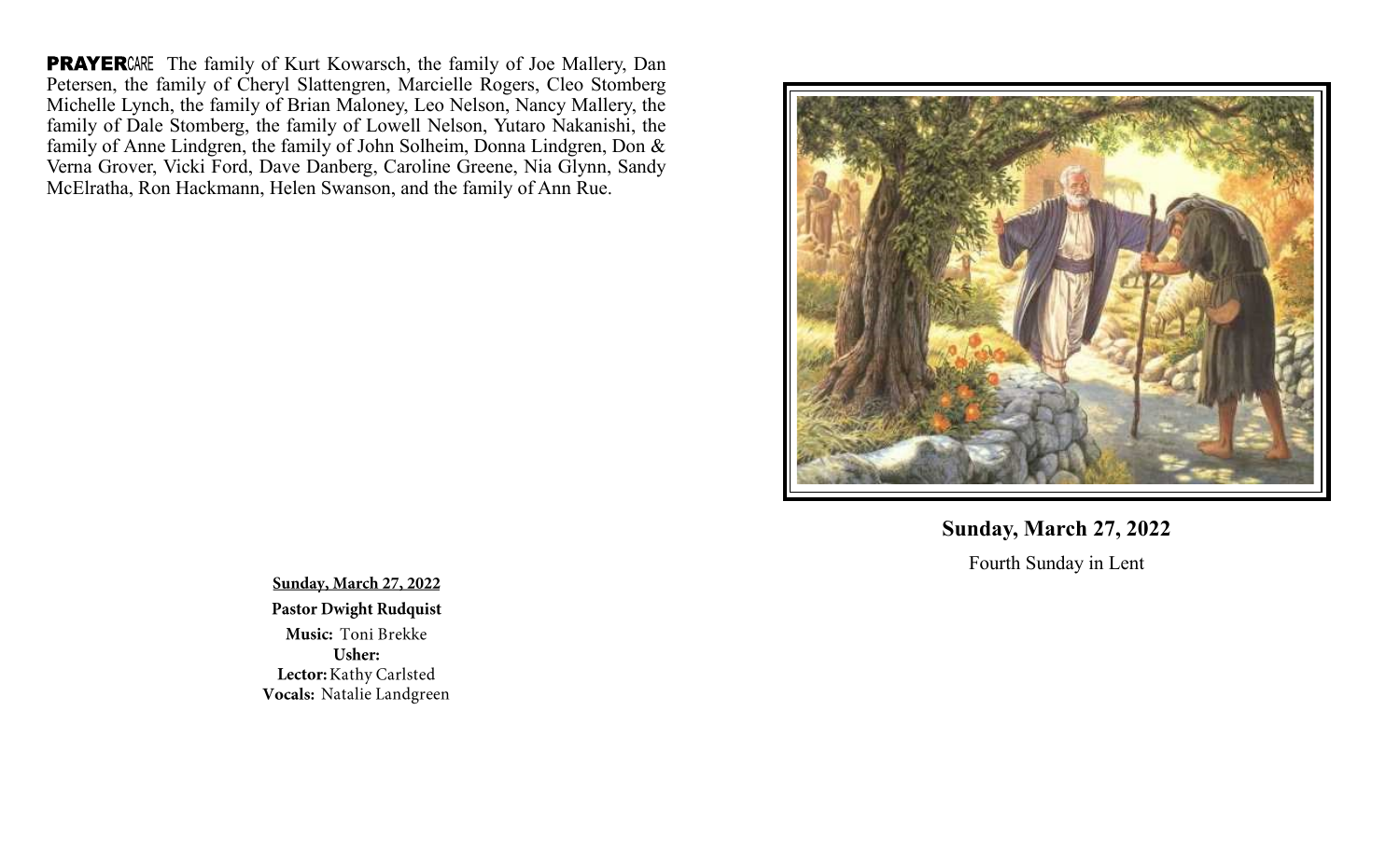#### **Bolded words: Congregation** Non-bolded words: Pastor

### **PRELUDE**

## **WELCOME & ANNOUNCEMENTS**

### **CONFESSION & FORGIVENESS**

- In the name of God, who makes a way in the wilderness, walks with us, and guides us in our pilgrimage. **Amen.**
- Holy One, **we confess that we have wandered far from you: we have not trusted your promises, we have ignored your prophets in our own day, we have squandered our inheritance of grace, we have failed to recognize you in our midst. Have mercy on us! Forgive us and turn us again to you. Teach us to follow in your ways, assure us again of your love, and help us to love our neighbor. Amen.**
- Beloved in Christ, the Word draws near to you, and all who call out to God shall be saved. In Jesus, God comes to you again and again and gathers you under wings of love. In Jesus' name, your sins are forgiven. God journeys with you and teaches you how to live in love. **Amen.**

**OPENING HYMN: Come, Thou Fount of Every Blessing ELW #807**

## **PRAYER OF THE DAY**

The grace of our Lord Jesus Christ, the love of God, and the communion of the Holy Spirit be with you all.

### **And also with you.**

God of compassion, **you welcome the wayward, and you embrace us all with your mercy. By our baptism clothe us with garments of your grace, and feed us at the table of your love, through Jesus Christ, our Savior and Lord, who lives and reigns with you and the Holy Spirit, one God, now and forever. Amen.**

1

### **Announcements**

- **Worship Schedule:** Worship will be indoors every Sunday at 9:00am. We ask that you please wear a mask and continue to sign in.
- **APRIL NEEDS:** Please visit the usher table to sign up for the April discipleship lector, vocal leading, ushering and running the sound system!
- **Bible Study** will meet downstairs after worship. April dates to be announced.
- **Quilting** will meet the first and third Thursday mornings at 9:30am. If you are interested in joining, please speak with Wendy Szczepanski or Kathy Carlsted.
- **March Food Drive:** Please bring nonperishable items to church on Sundays (or during office hours). Food will be brought to Family Pathways weekly! Food suggestions: canned fruit or veggies; bagged potatoes, carrots or onions; baking or cooking items: oil, flour, sugar, spices; canned meat: tuna, chicken, salmon; canned soups, peanut butter, personal hygiene or household cleaning products. Want to give financially? With Family Pathways buying power - \$1 = \$7 worth of groceries.

**Lenten Wednesday ~ Evening Services at 7pm** March 9th, March 16th, March 23rd, March 30th, and April 6th **Palm Sunday, April 10th ~ 9am** Maundy Thursday, April 14th ~ 7pm **Good Friday, April 15th ~ 7pm Easter Sunday, April 17th ~ 9am**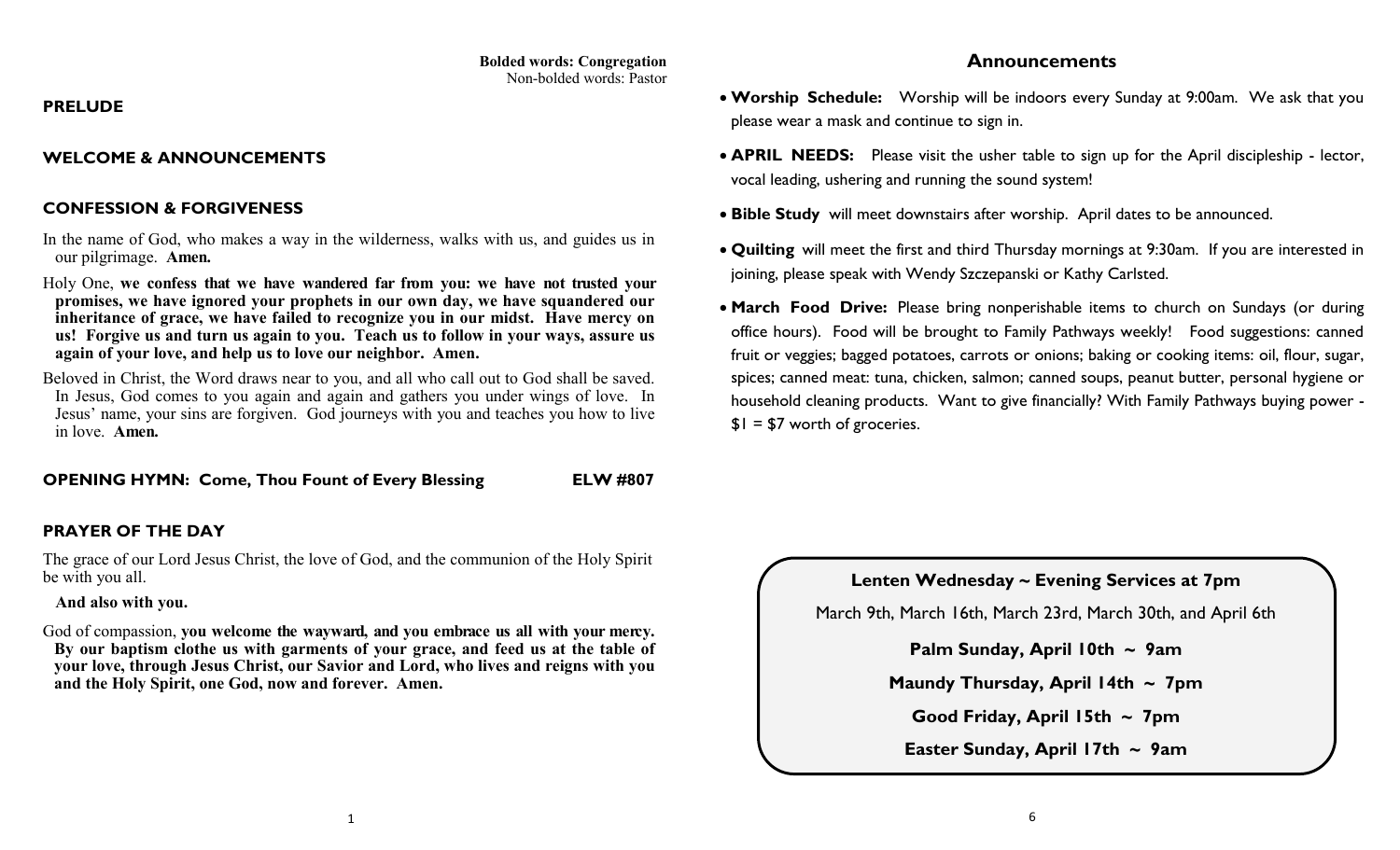### **PRAYERS**

Merciful God.

 **Receive our prayer.**

## **THE LORD'S PRAYER**

Gathered into one by the Holy Spirit, let us pray as Jesus taught us:

 **Our Father, who art in heaven, hallowed be thy name, thy kingdom come, thy will be done, on earth as it is in heaven. Give us this day our daily bread; and forgive us our trespasses, as we forgive those who trespass against us; and lead us not into temptation, but deliver us from evil. For thine is the kingdom, and the power, and the glory, forever and ever. Amen.**

# **BENEDICTION**

You are children of God, anointed with the oil of gladness and strengthened for the journey.

Almighty God, motherly, majestic, and mighty, bless you this day and always. **Amen.**

| <b>ELW #779</b> |
|-----------------|
|                 |
|                 |
|                 |
|                 |
|                 |
|                 |
|                 |
|                 |

# **SCRIPTURE READINGS**

# **FIRST READING: Joshua 5:9-12**

The Lord said to Joshua, "Today I have rolled away from you the disgrace of Egypt." And so that place is called Gilgal to this day.

While the Israelites were camped in Gilgal they kept the passover in the evening on the fourteenth day of the month in the plains of Jericho. On the day after the passover, on that very day, they ate the produce of the land, unleavened cakes and parched grain. The manna ceased on the day they ate the produce of the land, and the Israelites no longer had manna; they ate the crops of the land of Canaan that year.

 Word of God, word of life.  **Thanks be to God.**

# **PSALM 32**

Happy are those whose transgression is forgiven, whose sin is covered. Happy are those to whom the Lord imputes no iniquity, and in whose spirit there is no deceit.

While I kept silence, my body wasted away through my groaning all day long. For day and night your hand was heavy upon me; my strength was dried up as by the heat of summer.

Then I acknowledged my sin to you, and I did not hide my iniquity; I said, "I will confess my transgressions to the LORD," and you forgave the guilt of my sin.

Therefore let all who are faithful offer prayer to you; at a time of distress, the rush of mighty waters shall not reach them. You are a hiding place for me; you preserve me from trouble; you surround me with glad cries of deliverance.

I will instruct you and teach you the way you should go; I will counsel you with my eye upon you. Do not be like a horse or a mule, without understanding, whose temper must be curbed with bit and bridle, else it will not stay near you.

Many are the torments of the wicked, but steadfast love surrounds those who trust in the LORD. Be glad in the LORD and rejoice, O righteous, and shout for joy, all you upright in heart.

Word of God, word of life.

 **Thanks be to God.**